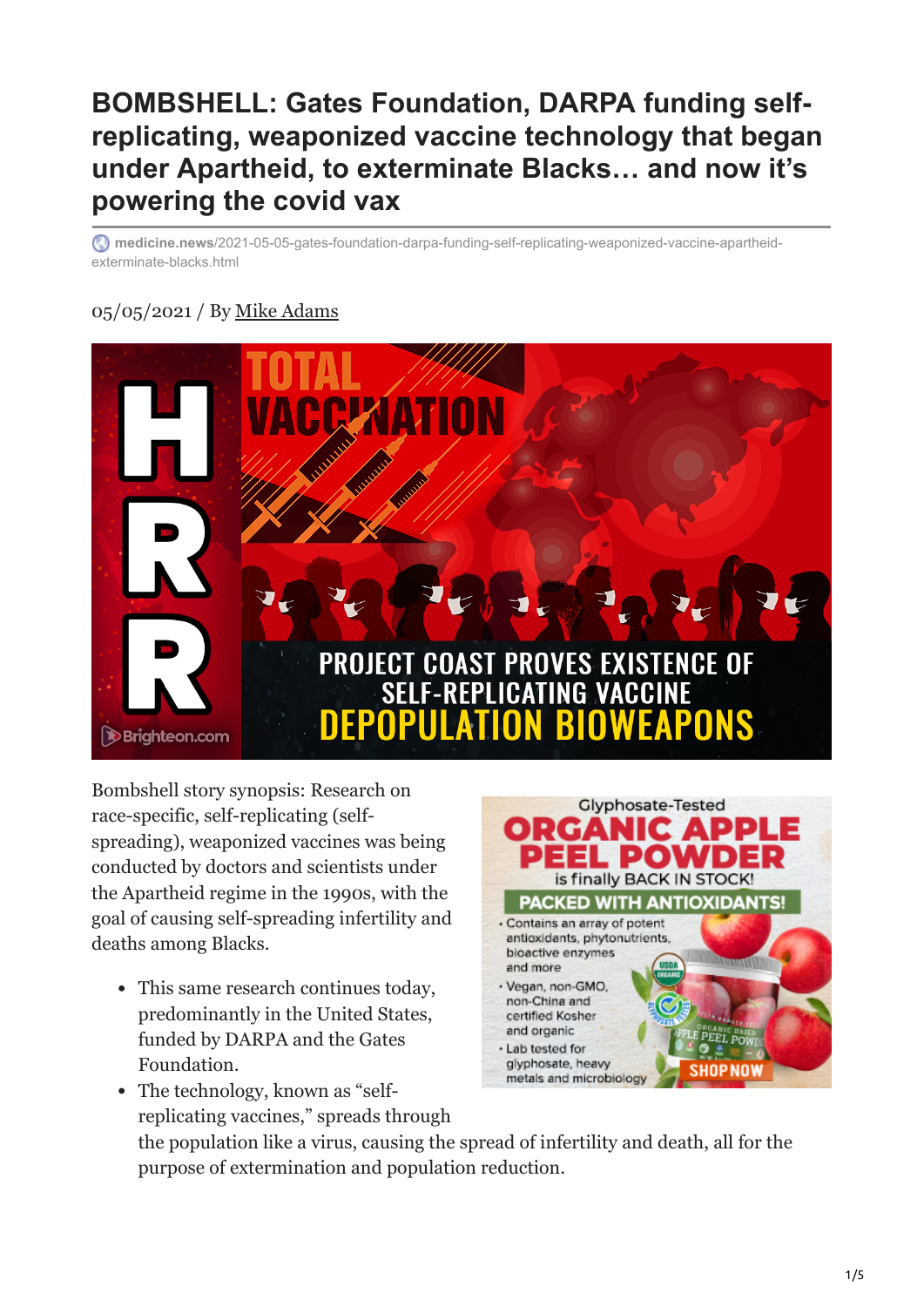- This same technology is now believed to be behind covid-19 vaccines, which are transmitting harmful spike proteins to the unvaccinated, causing widespread bleeding, bruising, blood clots and other harmful effects, *even in the unvaccinated*.
- Proponents of self-replicating vaccine technology are self-avowed depopulation advocates who wish to exterminate most of the human beings living today.

In 2020, the Bulletin of the Atomic Scientists published a well-researched article documenting the history of self-spreading vaccines, warning about its implications for humanity. Such technology is prone to "unintended consequences" and cannot be [undone, warns The Bulletin in this article entitled, "Scientists are working on vaccines](https://thebulletin.org/2020/09/scientists-are-working-on-vaccines-that-spread-like-a-disease-what-could-possibly-go-wrong/) that spread like a disease. What could possibly go wrong?"

That article documents the horrifying history of our self-replicating, race-specific weaponized "vaccines" were under development by the Apartheid regime to exterminate Blacks and keep the White racist regime in power.



A diagram of how a self-spreading vaccine could spread among bats. "Founder" bats inoculated with a self-spreading vaccine passively spread the vaccine to other bats they encounter over time, gradually building up population-level immunity. Credit: Derek Caetano-Anollés

The article is outstanding and is extensively quoted below. The authors are Filippa Lentzos and Guy Reeves, both Europeans, which explains why they are able to publish dangerous truths that no American journalist would dare utter, out of fear of retribution from the tyrannical medical science establishment that now controls nearly every institution in the United States.

For the record, these two authors are not asserting in their article that covid-19 vaccines are self-replicating vaccines. That's a connection that we have only been able to make recently, after witnessing the explosion of bizarre symptoms emerging in *unvaccinated* people who are merely in close proximity to the vaccinated. Over the last two weeks, thousands of reports of this phenomenon have been received by the top whistleblowers and front line doctors who are sounding the alarm over the experimental "vaccine" injections being aggressively, coercively pushed in the United States, despite the complete lack of any credible evidence that shows such vaccines are safe and effective for widespread, long-term use in healthy, asymptomatic individuals.

From the Bulletin article (selected passages, edited for length):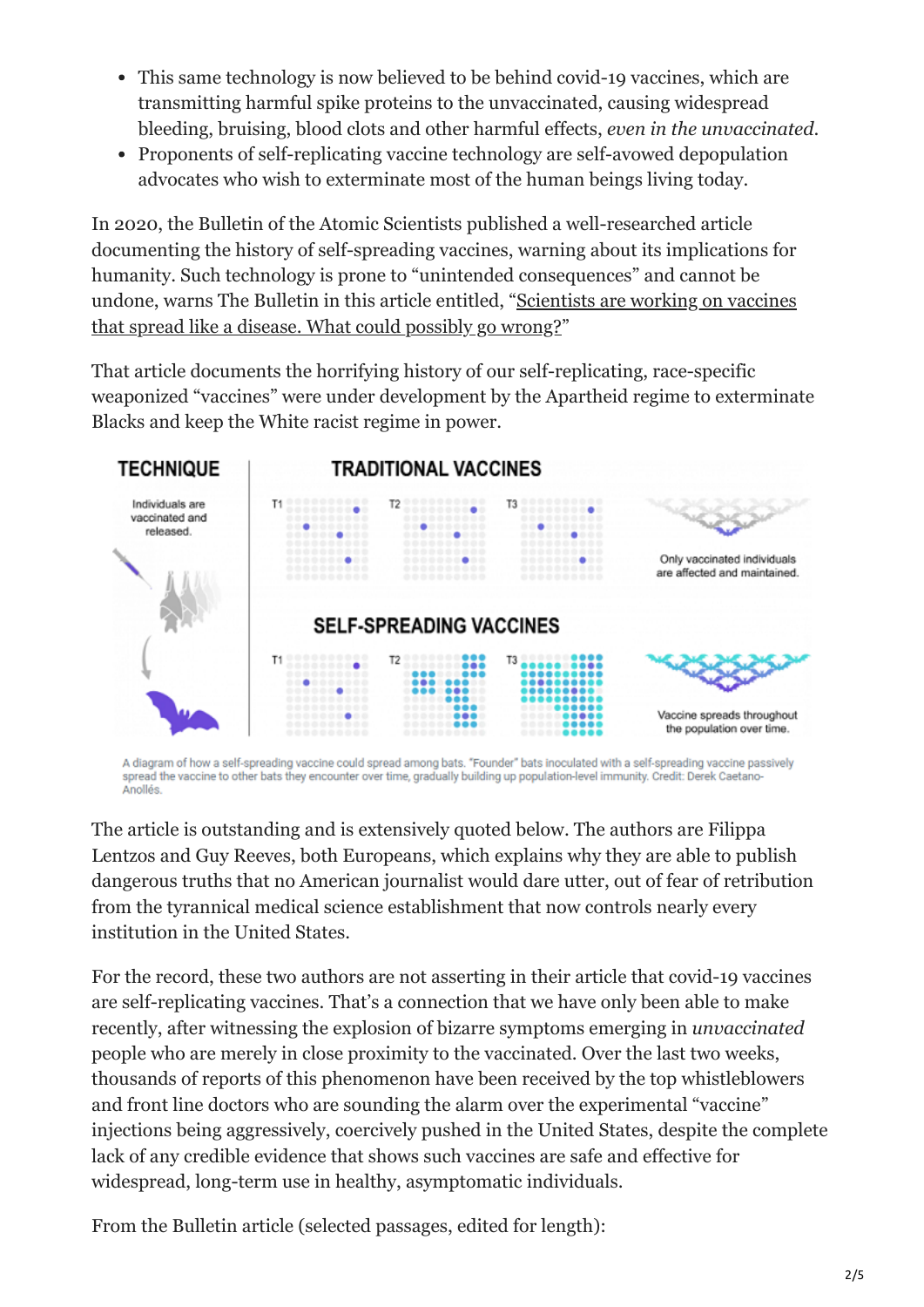*A small, but growing number of scientists think it's possible to exploit the selfpropagating properties of viruses and use them to spread immunity instead of disease.*

*For at least 20 years, scientists have been experimenting with such self-spreading vaccines, work that continues to this day, and which has gained the attention of the US military.*

*The biologists Scott Nuismer and James Bull generated fresh media attention to selfspreading vaccines over the summer after publishing an article in the journal Nature Ecology & Evolution.*

*Once released, scientists will no longer be in control of the virus. It could mutate, as viruses naturally do. It may jump species. It will cross borders. There will be unexpected outcomes and unintended consequences. There always are.*

*Self-spreading vaccines are essentially genetically engineered viruses designed to move through populations in the same way as infectious diseases, but rather than causing disease, they confer protection. Built on the chassis of a benign virus, the vaccines have genetic material from a pathogen added to them that stimulates the creation of antibodies or white blood cells in "infected" hosts.*

*The idea, essentially, is to vaccinate a small proportion of a population through direct inoculation. These so-called founders will then passively spread the vaccine to other animals they encounter either by touch, sex, nursing, or breathing the same air. Gradually, these interactions could build up population-level immunity.*

*The principal security concern is that of dual-use. In essence, this means that the same research that is used to develop self-spreading vaccines to prevent disease, could also be used to deliberately cause harm. You could, for instance, engineer triggers into a virus that cause immune system failures in infected people or animals, a bit like HIV does naturally. Or you could create triggers in a virus that cause a harmful autoimmune response, where the body starts attacking its own healthy cells and tissues.*

*The bioweapon question. While researchers may intend to make self-spreading vaccines, others could repurpose their science and develop biological weapons. Such a selfspreading weapon may prove uncontrollable and irreversible.*

*Codenamed Project Coast, South Africa's program was primarily focused on covert assassination weapons for use against individuals deemed a threat to the racist apartheid government.*

*One of Project Coast's research projects aimed at developing a human anti-fertility vaccine.*

*The idea took hold during a time of widespread concern over worldwide population explosion. Schalk Van Rensburg, who oversaw fertility-related work at a Project Coast laboratory, told South Africa's post-apartheid Truth and Reconciliation Commission…*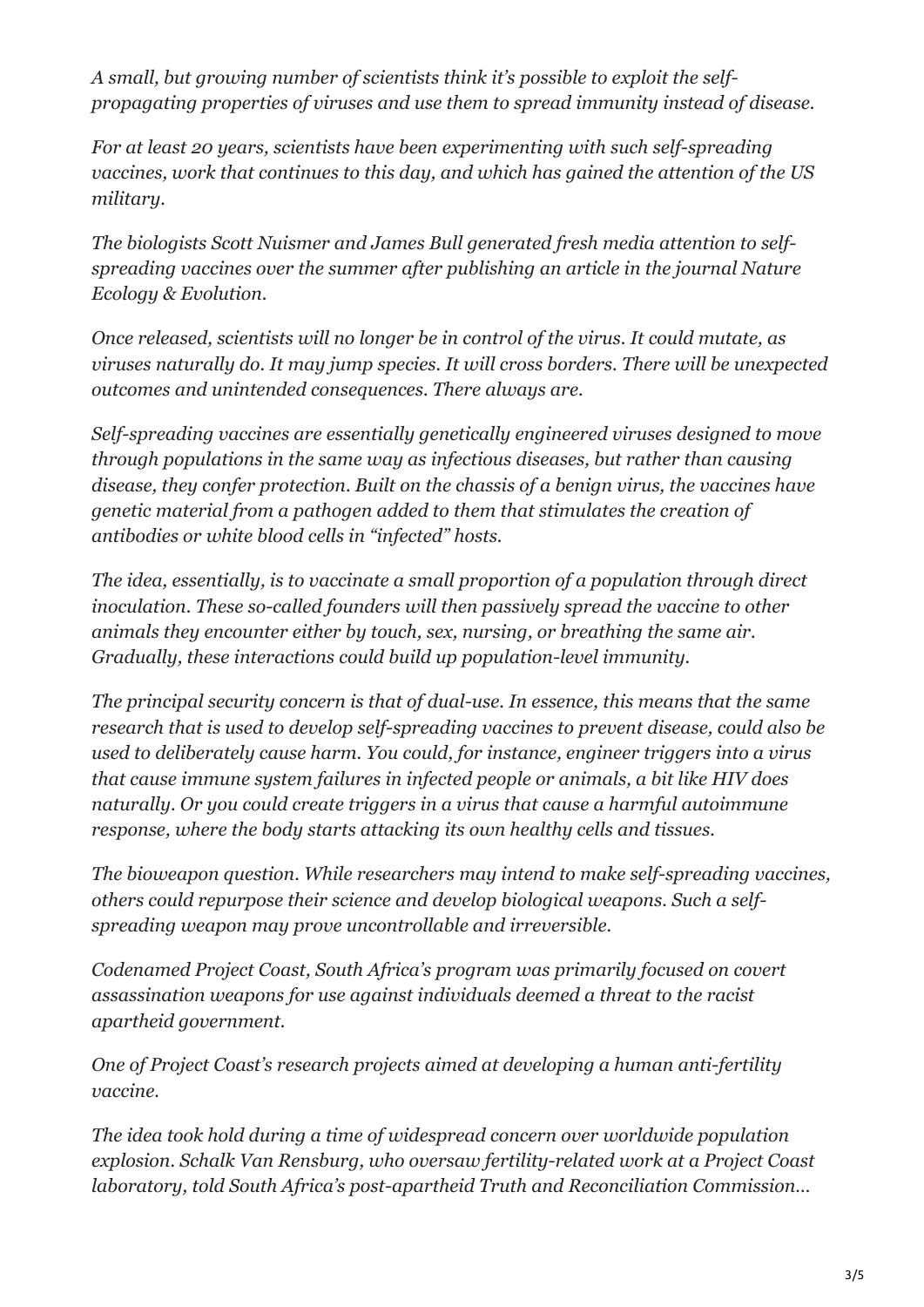*Van Rensburg and Daniel Goosen, a lab director, told the Truth and Reconciliation Commission that the real intention behind the project was to selectively administer the contraceptive in secret to unwitting Black South African women.*

*It doesn't take a massive leap of the imagination to see how the aims of South Africa's anti-fertility vaccine project would have benefited from research into self-spreading vaccines, particularly if you combine it with current developments in pharmacogenomics, drug development, and personalized medicine. Taken together, these strands of research could help enable ultra-targeted biological warfare.*

*Self-spreading vaccine research is a small but growing field. At the moment, about 10 institutions are doing significant work in the area. These laboratories are primarily located in the United States, but some are in Europe and Australia, as well. As the field expands, so does the potential for abuse.*

*So far research has primarily been bankrolled by US government science and health funders like the National Science Foundation, the National Institutes of Health, and the Department of Health and Human Services. Private organizations like the Gates Foundation and academic institutions have also financed projects. Recently, the Defense Advanced Research Projects Agency (DARPA),*

*sometimes thought of as the US military's research and development wing, has gotten involved in the research. The University of California, Davis, for example, is working on a DARPA administered project called Prediction of Spillover Potential and Interventional En Masse Animal Vaccination to Prevent Emerging Pathogen Threats in Current and Future Zones of US Military Operation. According to a pamphlet, the project is "creating the world's first prototype of a self-disseminating vaccine designed to induce a high level of herd immunity (wildlife population level protection) against Lassa virus … and Ebola."*

## **Learn the shocking truth about how covid-19 vaccines are deliberately designed as biological weapons to exterminate human populations… and why they're being pushed so aggressively before the death wave becomes undeniable**

I cover this bombshell breaking story in three podcasts below: A short, medium and long version of this information.

Here's the shortest version, a **10-minute summary** and introduction to Project Coast and the weaponization of self-replicating vaccines:

#### [Brighteon.com/1a0b71ff-da6e-4111-9e35-df8d914fdbbc](http://brighteon.com/1a0b71ff-da6e-4111-9e35-df8d914fdbbc)

Here's a **medium-length, 26-minute version**, which provides more details from The Bulletin article, and explains why world governments are so desperate to silence all whistleblowers who have come to realize how covid-19 vaccines are a global extermination weapon system: